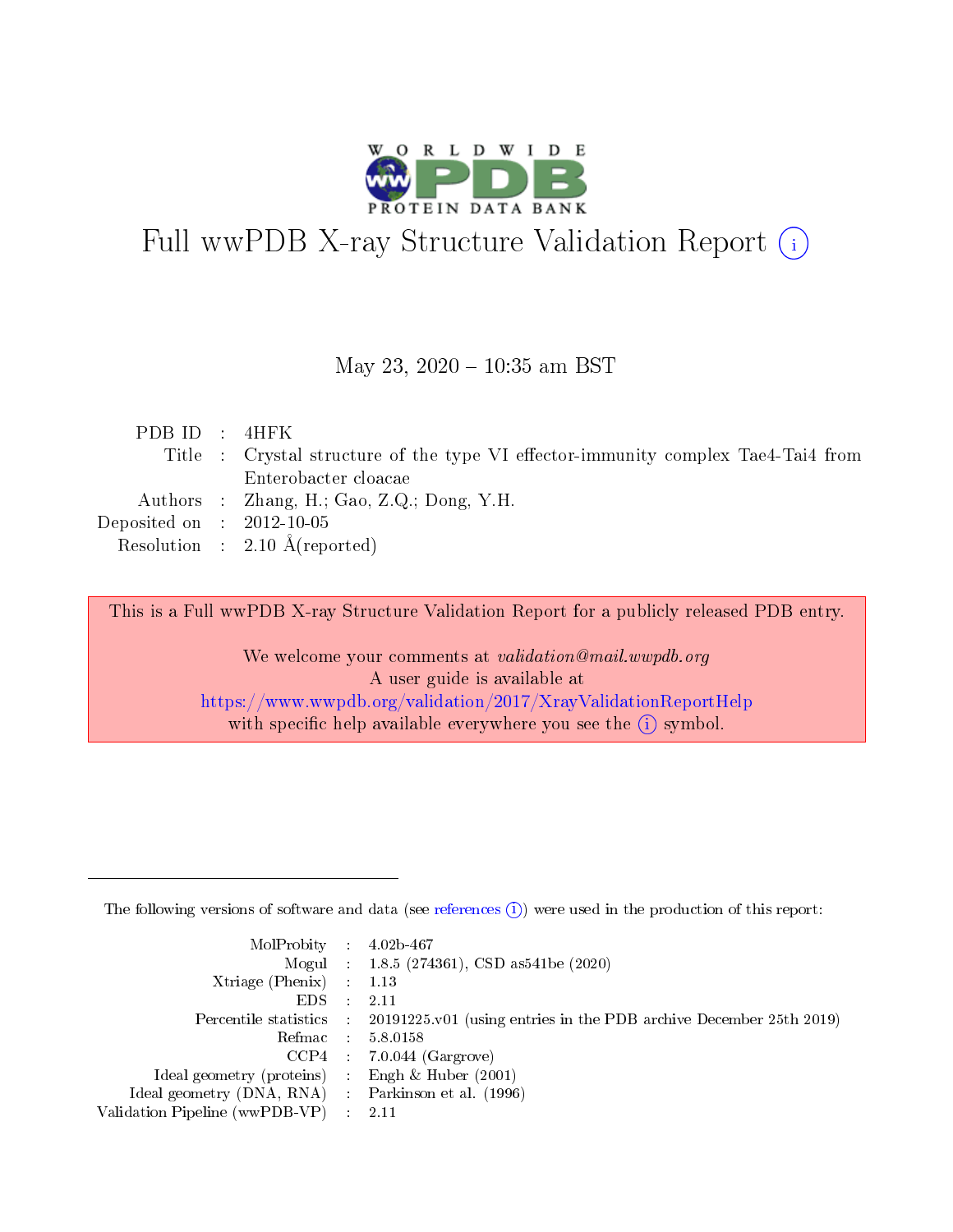### 1 [O](https://www.wwpdb.org/validation/2017/XrayValidationReportHelp#overall_quality)verall quality at a glance  $(i)$

The following experimental techniques were used to determine the structure: X-RAY DIFFRACTION

The reported resolution of this entry is 2.10 Å.

Percentile scores (ranging between 0-100) for global validation metrics of the entry are shown in the following graphic. The table shows the number of entries on which the scores are based.



| Metric                | Whole archive<br>$(\#\text{Entries})$ | Similar resolution<br>$(\#\text{Entries}, \, \text{resolution range}(\textup{\AA}))$ |
|-----------------------|---------------------------------------|--------------------------------------------------------------------------------------|
| $R_{free}$            | 130704                                | $5197(2.10-2.10)$                                                                    |
| Clashscore            | 141614                                | $5710(2.10-2.10)$                                                                    |
| Ramachandran outliers | 138981                                | $5647 (2.10-2.10)$                                                                   |
| Sidechain outliers    | 138945                                | $5648(2.10-2.10)$                                                                    |
| RSRZ outliers         | 127900                                | $5083(2.10-2.10)$                                                                    |

The table below summarises the geometric issues observed across the polymeric chains and their fit to the electron density. The red, orange, yellow and green segments on the lower bar indicate the fraction of residues that contain outliers for  $>=3, 2, 1$  and 0 types of geometric quality criteria respectively. A grey segment represents the fraction of residues that are not modelled. The numeric value for each fraction is indicated below the corresponding segment, with a dot representing fractions <=5% The upper red bar (where present) indicates the fraction of residues that have poor fit to the electron density. The numeric value is given above the bar.

| Mol |        | $\boxed{\text{Chain}}$ Length | Quality of chain |                 |                 |
|-----|--------|-------------------------------|------------------|-----------------|-----------------|
|     | А      | 176                           | $\%$<br>86%      | 5%              | 9%              |
|     | $\cap$ | 176                           | $\%$<br>85%      | 6%<br>$\bullet$ | 9%              |
| ച   | В      | 105                           | 86%              | 8%              | 7%              |
| ച   |        | 105                           | 85%              | 7%              | 8%<br>$\bullet$ |

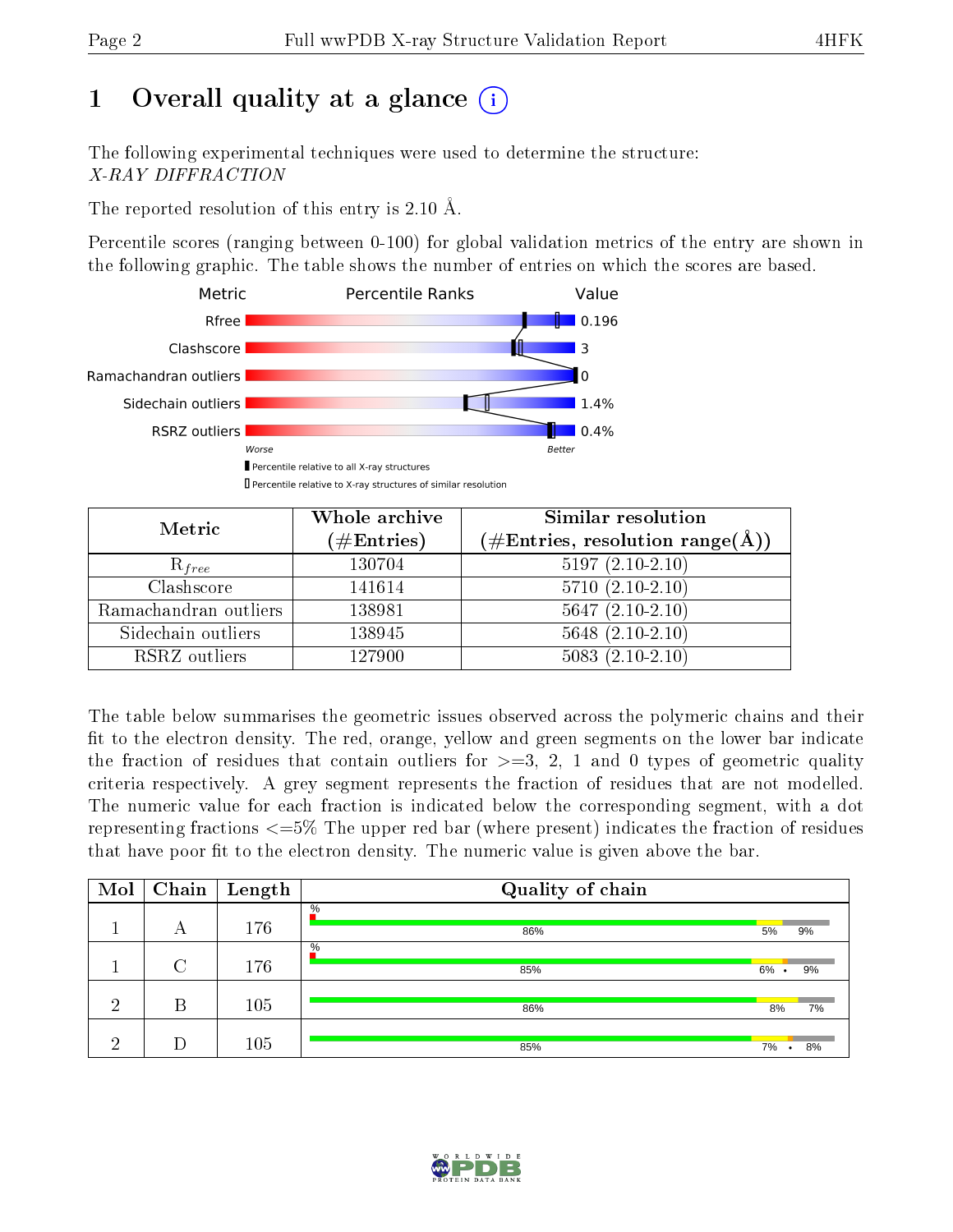## 2 Entry composition (i)

There are 4 unique types of molecules in this entry. The entry contains 4425 atoms, of which 0 are hydrogens and 0 are deuteriums.

In the tables below, the ZeroOcc column contains the number of atoms modelled with zero occupancy, the AltConf column contains the number of residues with at least one atom in alternate conformation and the Trace column contains the number of residues modelled with at most 2 atoms.

| $\cdot$ Mol $\cdot$ |  | Chain   Residues | <b>Atoms</b>       |  |               |  |  | $\rm ZeroOcc$   AltConf   Trace |  |
|---------------------|--|------------------|--------------------|--|---------------|--|--|---------------------------------|--|
|                     |  | 160              | Total C N O S      |  |               |  |  |                                 |  |
|                     |  |                  | 1220 786 212 214 8 |  |               |  |  |                                 |  |
|                     |  | 160              | Total C N O        |  |               |  |  |                                 |  |
|                     |  |                  | 1220.              |  | 784 211 217 8 |  |  |                                 |  |

Molecule 1 is a protein called Putative cytoplasmic protein.

| Chain              | Residue         | Modelled                | Actual   | Comment               | Reference  |
|--------------------|-----------------|-------------------------|----------|-----------------------|------------|
| $\bf{A}$           | $-12$           | $\overline{HIS}$        | ÷,       | <b>EXPRESSION TAG</b> | UNP D5C6F6 |
| $\bf{A}$           | $-11$           | <b>MET</b>              | ÷.       | EXPRESSION TAG        | UNP D5C6F6 |
| $\bf{A}$           | $-10$           | $\overline{ALA}$        |          | <b>EXPRESSION TAG</b> | UNP D5C6F6 |
| $\boldsymbol{A}$   | -9              | <b>SER</b>              | $\equiv$ | <b>EXPRESSION TAG</b> | UNP D5C6F6 |
| $\bf{A}$           | $-8$            | MET                     |          | <b>EXPRESSION TAG</b> | UNP D5C6F6 |
| $\boldsymbol{A}$   | $-7$            | <b>THR</b>              | ÷.       | <b>EXPRESSION TAG</b> | UNP D5C6F6 |
| $\bf{A}$           | $-6$            | <b>GLY</b>              | ÷,       | <b>EXPRESSION TAG</b> | UNP D5C6F6 |
| $\boldsymbol{A}$   | $-\overline{5}$ | <b>GLY</b>              | ÷,       | <b>EXPRESSION TAG</b> | UNP D5C6F6 |
| $\bf{A}$           | $-4$            | <b>GLN</b>              | ÷,       | <b>EXPRESSION TAG</b> | UNP D5C6F6 |
| $\overline{A}$     | $\overline{-3}$ | $\overline{\text{GLN}}$ | ÷        | EXPRESSION TAG        | UNP D5C6F6 |
| $\bf{A}$           | $-2$            | MET                     | ÷,       | <b>EXPRESSION TAG</b> | UNP D5C6F6 |
| $\bf{A}$           | $-1$            | <b>GLY</b>              | L.       | <b>EXPRESSION TAG</b> | UNP D5C6F6 |
| $\boldsymbol{A}$   | $\overline{0}$  | $\rm{ARG}$              | -        | <b>EXPRESSION TAG</b> | UNP D5C6F6 |
| $\mathcal{C}$      | $-12$           | <b>HIS</b>              | L,       | <b>EXPRESSION TAG</b> | UNP D5C6F6 |
| $\overline{\rm C}$ | $-11$           | MET                     | ÷        | <b>EXPRESSION TAG</b> | UNP D5C6F6 |
| $\overline{C}$     | $-10$           | <b>ALA</b>              | ÷,       | <b>EXPRESSION TAG</b> | UNP D5C6F6 |
| $\overline{\rm C}$ | $-9$            | <b>SER</b>              | ÷,       | <b>EXPRESSION TAG</b> | UNP D5C6F6 |
| $\overline{C}$     | $-8$            | <b>MET</b>              | ÷,       | EXPRESSION TAG        | UNP D5C6F6 |
| $\overline{C}$     | $-7$            | <b>THR</b>              | ÷.       | <b>EXPRESSION TAG</b> | UNP D5C6F6 |
| $\overline{\rm C}$ | $-6$            | $\overline{\text{GLY}}$ | -        | <b>EXPRESSION TAG</b> | UNP D5C6F6 |
| $\mathcal{C}$      | $-5$            | <b>GLY</b>              | ÷.       | <b>EXPRESSION TAG</b> | UNP D5C6F6 |
| $\mathcal{C}$      | $-4$            | <b>GLN</b>              | ÷        | <b>EXPRESSION TAG</b> | UNP D5C6F6 |
| $\overline{C}$     | $-3$            | <b>GLN</b>              | ÷.       | <b>EXPRESSION TAG</b> | UNP D5C6F6 |
| $\overline{C}$     | $-2$            | MET                     | ÷.       | <b>EXPRESSION TAG</b> | UNP D5C6F6 |
| $\overline{\rm C}$ | $-1$            | $\overline{\text{GLY}}$ | ÷        | <b>EXPRESSION TAG</b> | UNP D5C6F6 |

There are 26 discrepancies between the modelled and reference sequences:

Continued on next page...

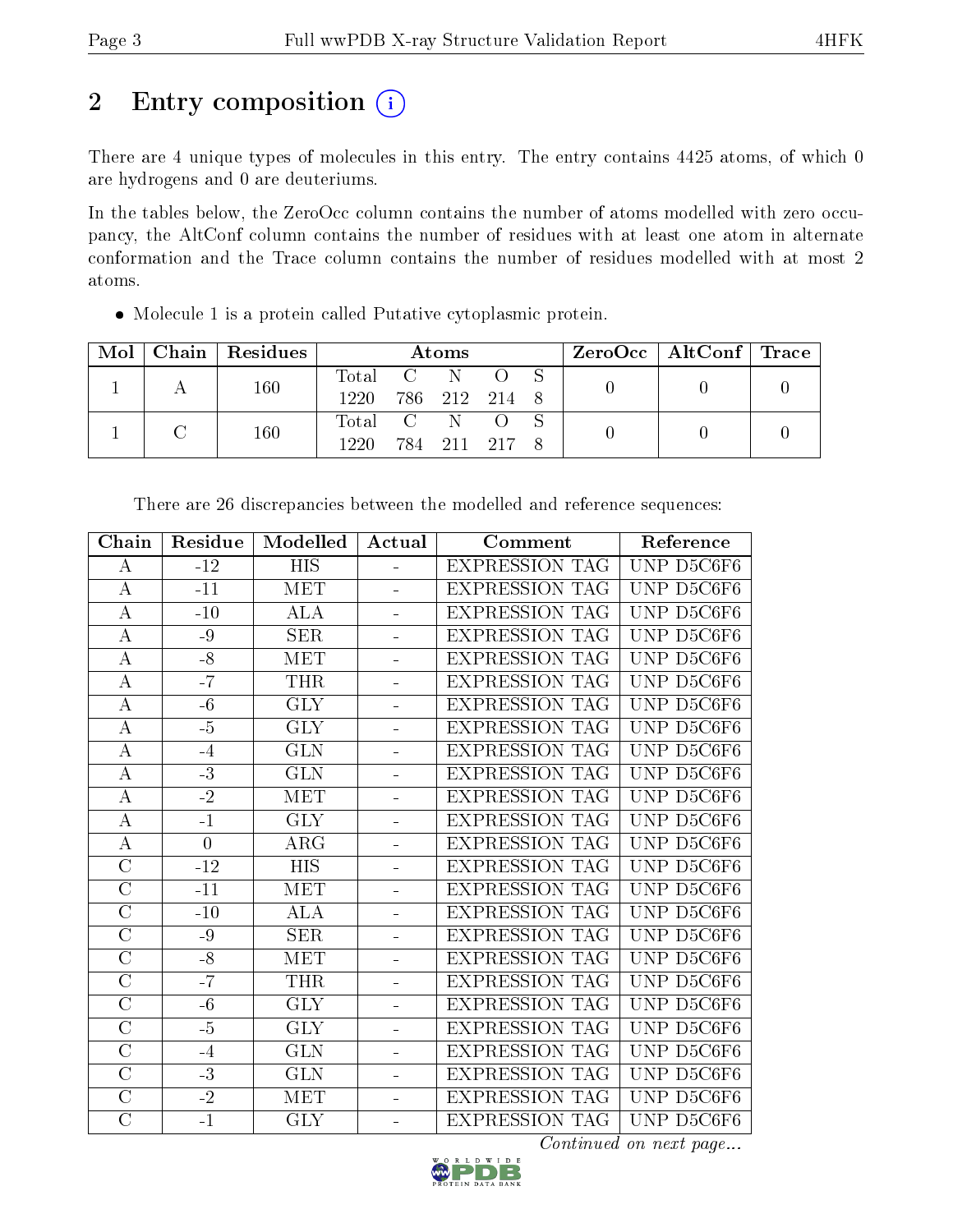Continued from previous page...

| $\mathbb{C}\mathbf{h}$ ain | Residue | Modelled | Actual | .omment                       | Reference  |
|----------------------------|---------|----------|--------|-------------------------------|------------|
|                            |         |          | $\sim$ | ' I ' A 7<br>= X P R ESSION = | JNP D5C6F6 |

Molecule 2 is a protein called Putative uncharacterized protein.

| Mol |  | Chain   Residues | Atoms             |  |         | ZeroOcc   AltConf   Trace |  |  |  |
|-----|--|------------------|-------------------|--|---------|---------------------------|--|--|--|
|     |  | 98               | Total C N O S     |  |         |                           |  |  |  |
|     |  |                  | 758 476 129 151 2 |  |         |                           |  |  |  |
|     |  | 97               | Total C N O       |  |         |                           |  |  |  |
|     |  |                  | 745               |  | 468 126 | - 149 - 2                 |  |  |  |

There are 12 discrepancies between the modelled and reference sequences:

| Chain | Residue | Modelled   | Actual | Comment               | Reference  |
|-------|---------|------------|--------|-----------------------|------------|
| В     | 118     | HIS        |        | <b>EXPRESSION TAG</b> | UNP D5C6F7 |
| В     | 119     | <b>HIS</b> |        | <b>EXPRESSION TAG</b> | UNP D5C6F7 |
| В     | 120     | <b>HIS</b> |        | <b>EXPRESSION TAG</b> | UNP D5C6F7 |
| В     | 121     | <b>HIS</b> |        | <b>EXPRESSION TAG</b> | UNP D5C6F7 |
| В     | 122     | <b>HIS</b> |        | <b>EXPRESSION TAG</b> | UNP D5C6F7 |
| В     | 123     | <b>HIS</b> |        | <b>EXPRESSION TAG</b> | UNP D5C6F7 |
| D     | 118     | <b>HIS</b> |        | <b>EXPRESSION TAG</b> | UNP D5C6F7 |
| D     | 119     | <b>HIS</b> |        | <b>EXPRESSION TAG</b> | UNP D5C6F7 |
| D     | 120     | <b>HIS</b> |        | <b>EXPRESSION TAG</b> | UNP D5C6F7 |
| D     | 121     | <b>HIS</b> |        | <b>EXPRESSION TAG</b> | UNP D5C6F7 |
| D     | 122     | <b>HIS</b> |        | <b>EXPRESSION TAG</b> | UNP D5C6F7 |
| Ð     | 123     | HIS        |        | <b>EXPRESSION TAG</b> | UNP D5C6F7 |

 $\bullet$  Molecule 3 is SULFATE ION (three-letter code: SO4) (formula:  $\mathrm{O}_4\mathrm{S}$ ).

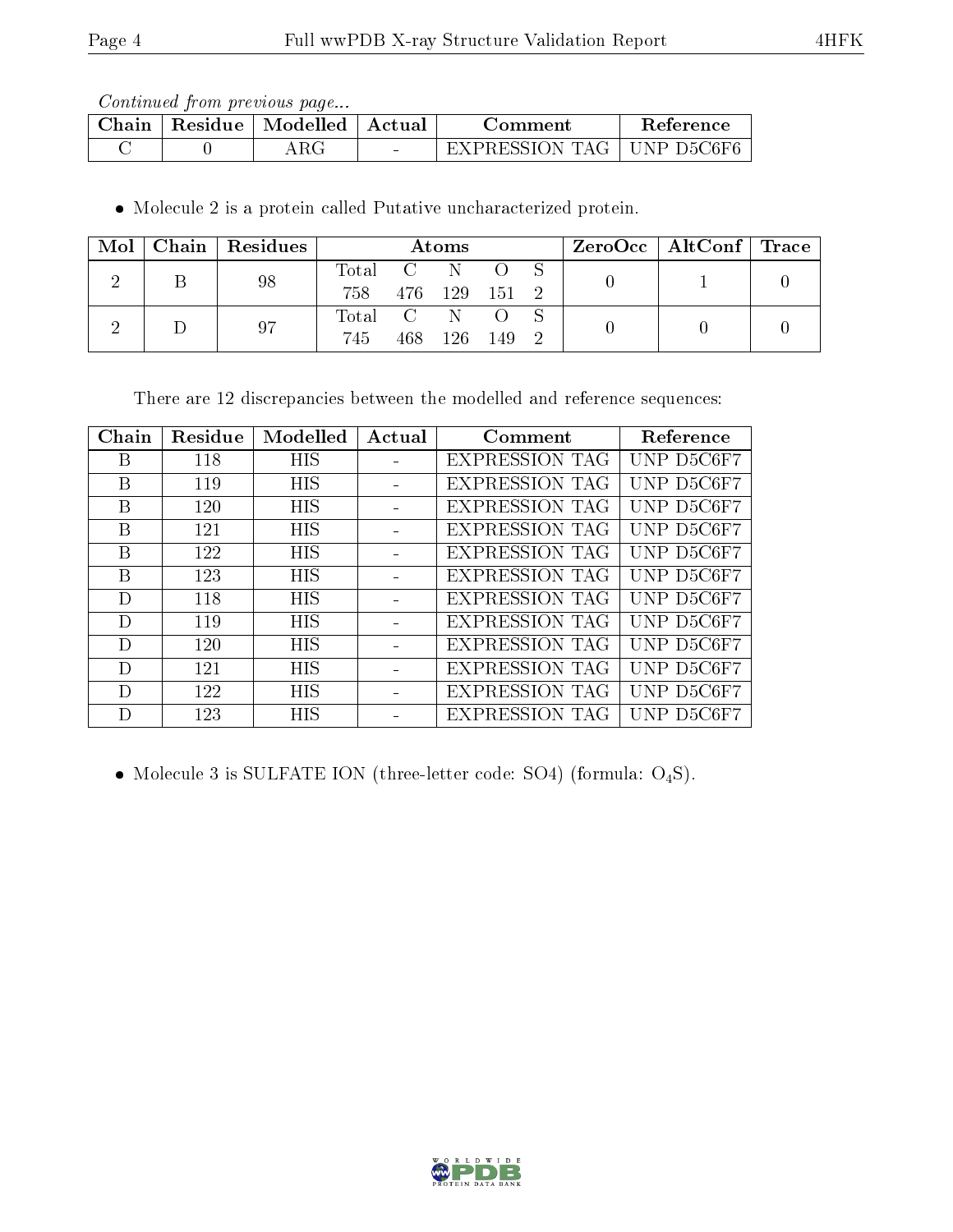

|  | Mol   Chain   Residues | Atoms   |  |  | $ZeroOcc$   AltConf |
|--|------------------------|---------|--|--|---------------------|
|  |                        | -l'otal |  |  |                     |

 $\bullet\,$  Molecule 4 is water.

| Mol |   | Chain   Residues | Atoms                                   | $ZeroOcc$   AltConf |
|-----|---|------------------|-----------------------------------------|---------------------|
|     | А | 132              | Total<br>$\circ$<br>132<br>132          |                     |
|     | В | 97               | Total<br>$\Omega$<br>97<br>97           |                     |
|     | C | 144              | Total<br>$\Omega$<br>144<br>144         |                     |
|     | D | 104              | Total<br>$\left( \right)$<br>104<br>104 |                     |

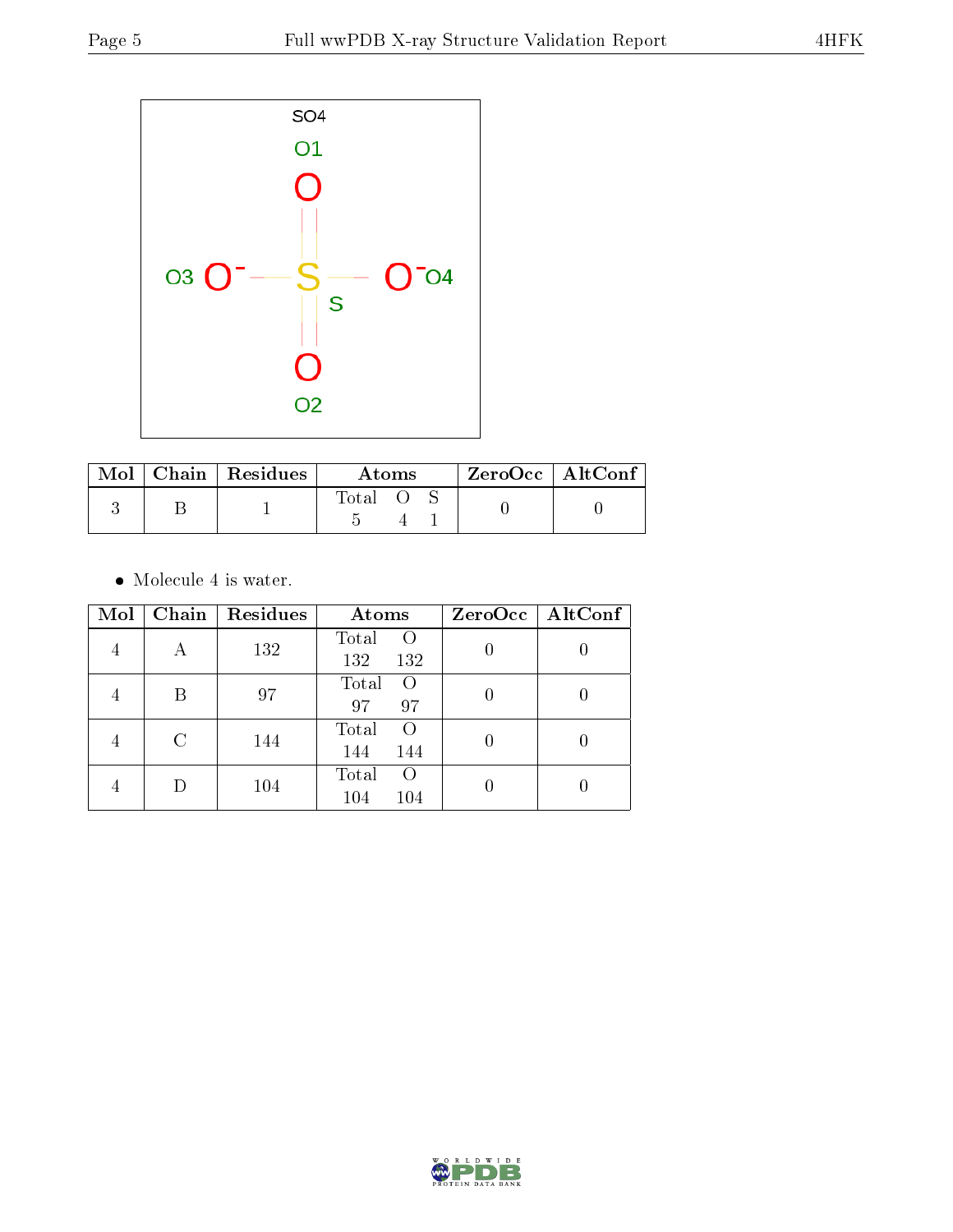### 3 Residue-property plots  $(i)$

These plots are drawn for all protein, RNA and DNA chains in the entry. The first graphic for a chain summarises the proportions of the various outlier classes displayed in the second graphic. The second graphic shows the sequence view annotated by issues in geometry and electron density. Residues are color-coded according to the number of geometric quality criteria for which they contain at least one outlier: green  $= 0$ , yellow  $= 1$ , orange  $= 2$  and red  $= 3$  or more. A red dot above a residue indicates a poor fit to the electron density (RSRZ  $> 2$ ). Stretches of 2 or more consecutive residues without any outlier are shown as a green connector. Residues present in the sample, but not in the model, are shown in grey.

- Chain A: 86%  $5%$ 9%  $\frac{1}{2}$ W122 L123 D140 F152 K163 e ga geläs se geläs geläs geläs geläs geläs geläs geläs geläs geläs geläs geläs geläs geläs geläs geläs geläs  $585$  $\frac{\infty}{2}$  $\frac{1}{2}$ • Molecule 1: Putative cytoplasmic protein Chain C: 85%  $6\%$  . 9%  $\frac{1}{2}$ I116 W122 F152 A157 K163 e ga geläs sä geläs geläs geläs kuninga kuninga kuninga kuninga kuninga kuninga kuninga kuninga kuninga kuning  $\frac{82}{2}$  $\frac{57}{2}$  $\frac{8}{3}$ I59 V70  $\frac{80}{2}$  $\mathbf{e}_1$  $\mathbf{E}$  . • Molecule 2: Putative uncharacterized protein Chain B: 86%  $R\%$ 7% K114 S115 S116  $\frac{101}{2}$ <u>8일 - 8 - 8 1</u><br>8 0 - 8 - 8 1 D77 LYS HIS HIS HIS HIS HIS HIS • Molecule 2: Putative uncharacterized protein Chain D: 85%  $7\% \cdot 8\%$
- Molecule 1: Putative cytoplasmic protein



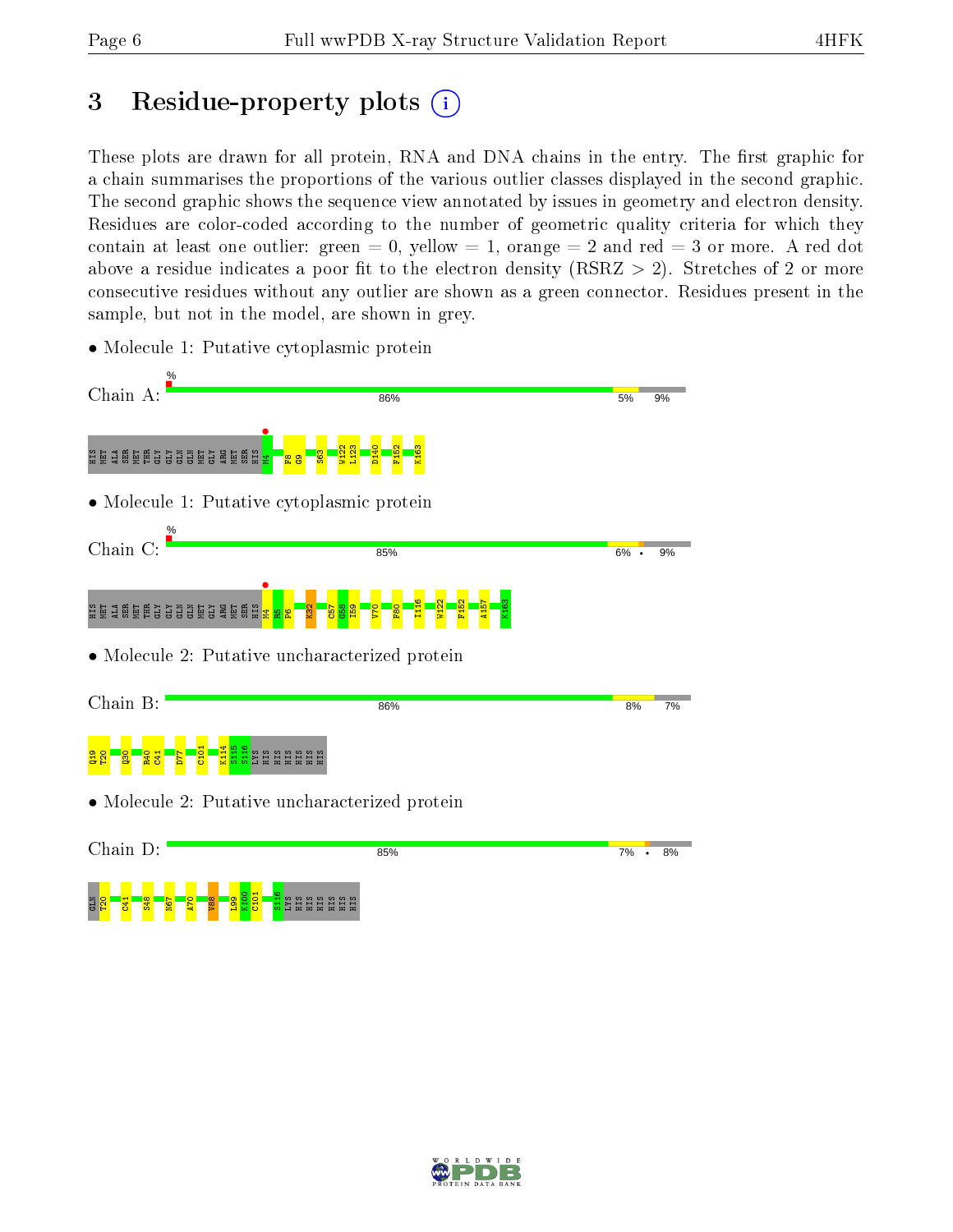### 4 Data and refinement statistics  $(i)$

| Property                                                             | Value                                    | Source                       |
|----------------------------------------------------------------------|------------------------------------------|------------------------------|
| Space group                                                          | C121                                     | Depositor                    |
| Cell constants                                                       | 138.14Å<br>64.46Å<br>91.34Å              | Depositor                    |
| a, b, c, $\alpha$ , $\beta$ , $\gamma$                               | $90.00^{\circ}$ 127.89°<br>$90.00^\circ$ |                              |
| Resolution $(A)$                                                     | $23.40 - 2.10$                           | Depositor                    |
|                                                                      | $40.96 - 2.10$                           | <b>EDS</b>                   |
| % Data completeness                                                  | $100.0 (23.40-2.10)$                     | Depositor                    |
| (in resolution range)                                                | 99.9 (40.96-2.10)                        | <b>EDS</b>                   |
| $R_{merge}$                                                          | 0.06                                     | Depositor                    |
| $\mathrm{R}_{sym}$                                                   | (Not available)                          | Depositor                    |
| $\langle I/\sigma(I) \rangle^{-1}$                                   | $9.59$ (at $2.10\text{\AA}$ )            | $\overline{\text{X}}$ triage |
| Refinement program                                                   | PHENIX (phenix.refine: 1.7.3 928)        | Depositor                    |
| $R, R_{free}$                                                        | $0.157$ ,<br>0.203                       | Depositor                    |
|                                                                      | $0.150$ ,<br>0.196                       | DCC                          |
| $R_{free}$ test set                                                  | 1835 reflections $(5.00\%)$              | wwPDB-VP                     |
| Wilson B-factor $(A^2)$                                              | 15.5                                     | Xtriage                      |
| Anisotropy                                                           | 0.218                                    | Xtriage                      |
| Bulk solvent $k_{sol}(e/\mathring{A}^3)$ , $B_{sol}(\mathring{A}^2)$ | 0.37, 51.9                               | <b>EDS</b>                   |
| L-test for twinning <sup>2</sup>                                     | $< L >$ = 0.50, $< L^2 >$ = 0.33         | Xtriage                      |
| Estimated twinning fraction                                          | No twinning to report.                   | Xtriage                      |
| $F_o, F_c$ correlation                                               | 0.95                                     | <b>EDS</b>                   |
| Total number of atoms                                                | 4425                                     | wwPDB-VP                     |
| Average B, all atoms $(A^2)$                                         | 16.0                                     | wwPDB-VP                     |

Xtriage's analysis on translational NCS is as follows: The largest off-origin peak in the Patterson function is 8.52% of the height of the origin peak. No significant pseudotranslation is detected.

<sup>&</sup>lt;sup>2</sup>Theoretical values of  $\langle |L| \rangle$ ,  $\langle L^2 \rangle$  for acentric reflections are 0.5, 0.333 respectively for untwinned datasets, and 0.375, 0.2 for perfectly twinned datasets.



<span id="page-6-1"></span><span id="page-6-0"></span><sup>1</sup> Intensities estimated from amplitudes.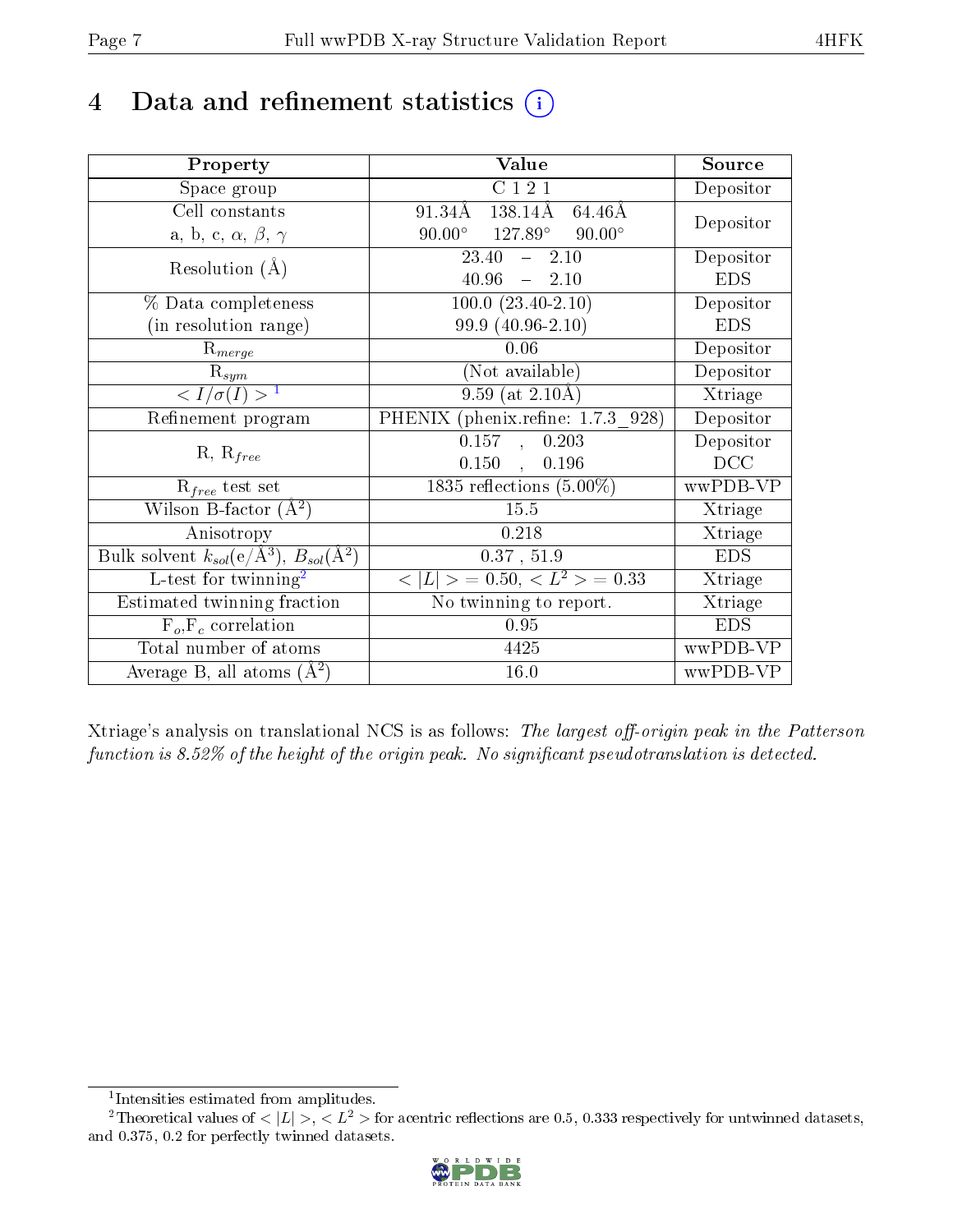### 5 Model quality  $(i)$

### 5.1 Standard geometry  $(i)$

Bond lengths and bond angles in the following residue types are not validated in this section: SO4

The Z score for a bond length (or angle) is the number of standard deviations the observed value is removed from the expected value. A bond length (or angle) with  $|Z| > 5$  is considered an outlier worth inspection. RMSZ is the root-mean-square of all Z scores of the bond lengths (or angles).

| Mol                         | Chain |      | Bond lengths | Bond angles |             |  |
|-----------------------------|-------|------|--------------|-------------|-------------|--|
|                             |       | RMSZ | $\# Z  > 5$  | <b>RMSZ</b> | $\ Z\  > 5$ |  |
| $\mathbf{1}$                |       | 0.38 | 0/1254       | 0.53        | 0/1701      |  |
| $\mathbf{1}$                | C     | 0.37 | 0/1254       | 0.51        | 0/1703      |  |
| $\mathcal{D}_{\mathcal{A}}$ | В     | 0.37 | 0/770        | 0.45        | /1043       |  |
| $\mathcal{D}_{\mathcal{L}}$ | Ð     | 0.38 | 0/757        | 0.50        | $/1025\,$   |  |
| All                         | Αll   | 0.37 | 4035         | 0.50        | /5472       |  |

There are no bond length outliers.

There are no bond angle outliers.

There are no chirality outliers.

There are no planarity outliers.

#### $5.2$  Too-close contacts  $(i)$

In the following table, the Non-H and H(model) columns list the number of non-hydrogen atoms and hydrogen atoms in the chain respectively. The H(added) column lists the number of hydrogen atoms added and optimized by MolProbity. The Clashes column lists the number of clashes within the asymmetric unit, whereas Symm-Clashes lists symmetry related clashes.

| Mol | Chain |      | $\boxed{\textbf{Non-H} \mid \textbf{H}(\text{model})}$ | H(added) | Clashes | Symm-Clashes |
|-----|-------|------|--------------------------------------------------------|----------|---------|--------------|
|     |       | 1220 |                                                        | 1207     |         |              |
|     | C     | 1220 |                                                        | 1195     | 6       |              |
| ച   | B     | 758  |                                                        | 748      | 5       |              |
| റ   | I)    | 745  |                                                        | 742      | Ð       |              |
| ച   | В     | 5    |                                                        |          |         |              |
|     |       | 132  |                                                        |          |         |              |
|     | В     | 97   |                                                        |          |         |              |
|     | C     | 144  |                                                        |          |         |              |
|     | Ð     | 104  |                                                        |          |         |              |
|     | All   | 4425 |                                                        | 3892     | 20      |              |

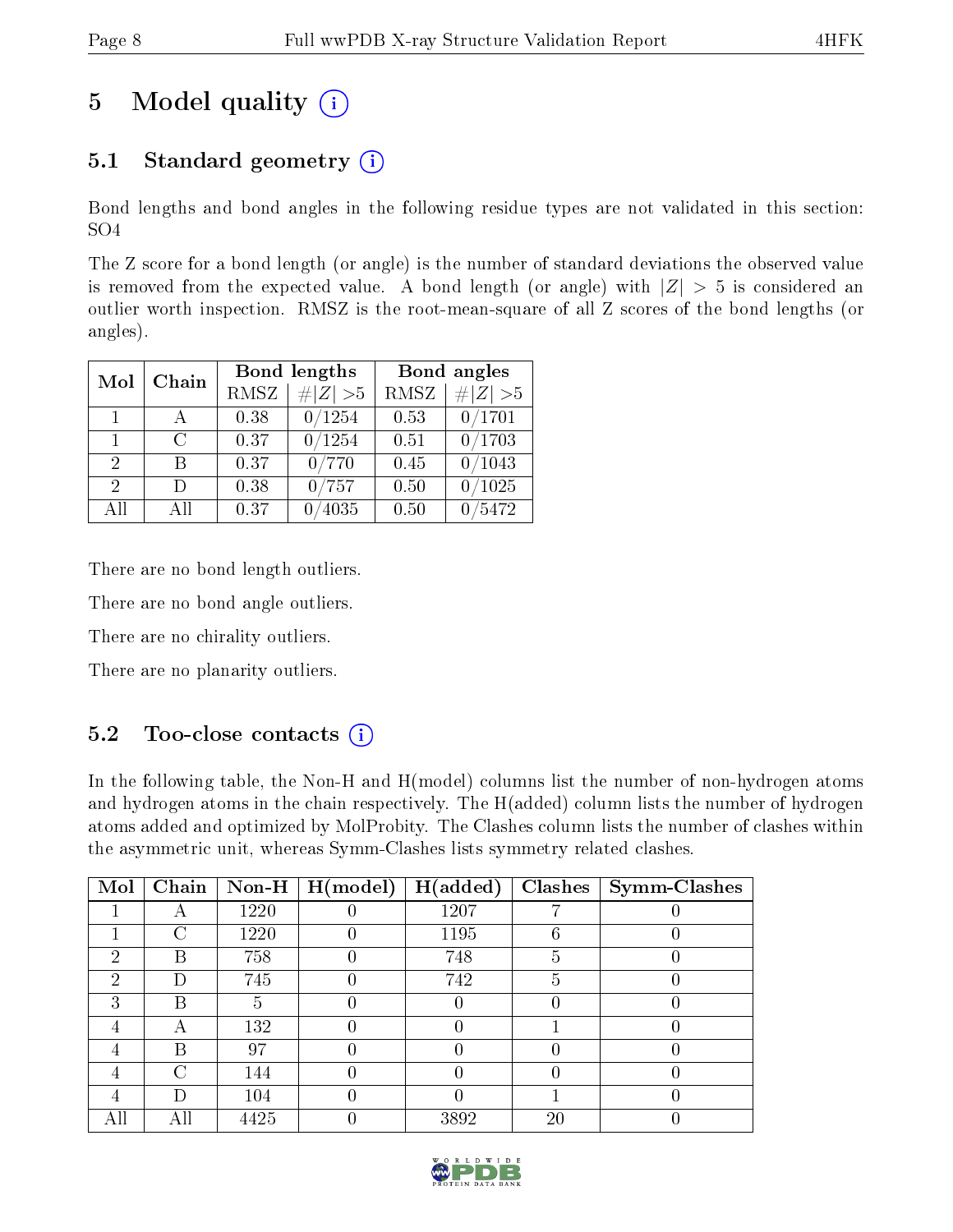The all-atom clashscore is defined as the number of clashes found per 1000 atoms (including hydrogen atoms). The all-atom clashscore for this structure is 3.

All (20) close contacts within the same asymmetric unit are listed below, sorted by their clash magnitude.

| Atom-1              | Atom-2              | Interatomic    | Clash         |
|---------------------|---------------------|----------------|---------------|
|                     |                     | distance $(A)$ | overlap $(A)$ |
| 1: A:8:PHE:H        | 1: A: 163: LYS: HG3 | 1.47           | 0.79          |
| 2:B:40:ARG:NE       | 2:B:77:ASP:OD1      | 2.19           | 0.71          |
| 1:A:9:GLY:H         | 1: A: 163: LYS: HE3 | 1.59           | 0.67          |
| 2:B:30[A]:GLN:HE22  | 2:B:114:LYS:HB3     | 1.72           | 0.55          |
| 1:C:122:TRP:CE2     | 1:C:152:PHE:HB2     | 2.42           | 0.54          |
| 1: A: 122: TRP: CE2 | $1: A:152:$ PHE:HB2 | 2.43           | 0.54          |
| 1: C:6: PRO:HB3     | 1:C:57:CYS:HB3      | 1.89           | 0.53          |
| 2:B:30[A]:GLN:NE2   | 2:B:114:LYS:HD3     | 2.23           | 0.52          |
| 1:A:123:LEU:HDI1    | 2:D:88:VAL:HG22     | 1.97           | 0.45          |
| 1: A:9: GLY: H      | 1: A: 163: LYS: CE  | 2.28           | 0.45          |
| 1: A:140: ASP:OD2   | 4: A:324:HOH:O      | 2.21           | 0.42          |
| 2:D:41:CYS:HB3      | 2: D: 101: CYS: SG  | 2.58           | 0.42          |
| 1:C:116:ILE:O       | 1:C:157:ALA:HA      | 2.20           | 0.42          |
| 1:A:123:LEU:HD13    | 2:D:99:LEU:HD23     | 2.02           | 0.41          |
| 2:D:67:ASN:HB2      | 4:D:281:HOH:O       | 2.19           | 0.41          |
| 1:C:80:PHE:CE2      | 2:D:70:ALA:HB2      | 2.55           | 0.41          |
| 2:B:19:GLN:HG2      | 2:B:20:THR:H        | 1.86           | 0.40          |
| 2:B:41:CYS:HB3      | 2:B:101:CYS:SG      | 2.61           | 0.40          |
| 1: C:6: PRO:HD3     | 1:C:59:ILE:HD11     | 2.04           | 0.40          |
| 1:C:32:LYS:HB3      | 1:C:70:VAL:HB       | 2.03           | 0.40          |

There are no symmetry-related clashes.

#### 5.3 Torsion angles (i)

#### 5.3.1 Protein backbone (i)

In the following table, the Percentiles column shows the percent Ramachandran outliers of the chain as a percentile score with respect to all X-ray entries followed by that with respect to entries of similar resolution.

The Analysed column shows the number of residues for which the backbone conformation was analysed, and the total number of residues.

| Mol   Chain | $\boldsymbol{\mathrm{Analysed}}$        |  | Favoured   Allowed   Outliers   Percentiles                |  |
|-------------|-----------------------------------------|--|------------------------------------------------------------|--|
|             | $158/176$ (90\%)   155 (98\%)   3 (2\%) |  | $\begin{array}{ c c c c }\n\hline\n100 & 100\n\end{array}$ |  |

Continued on next page...

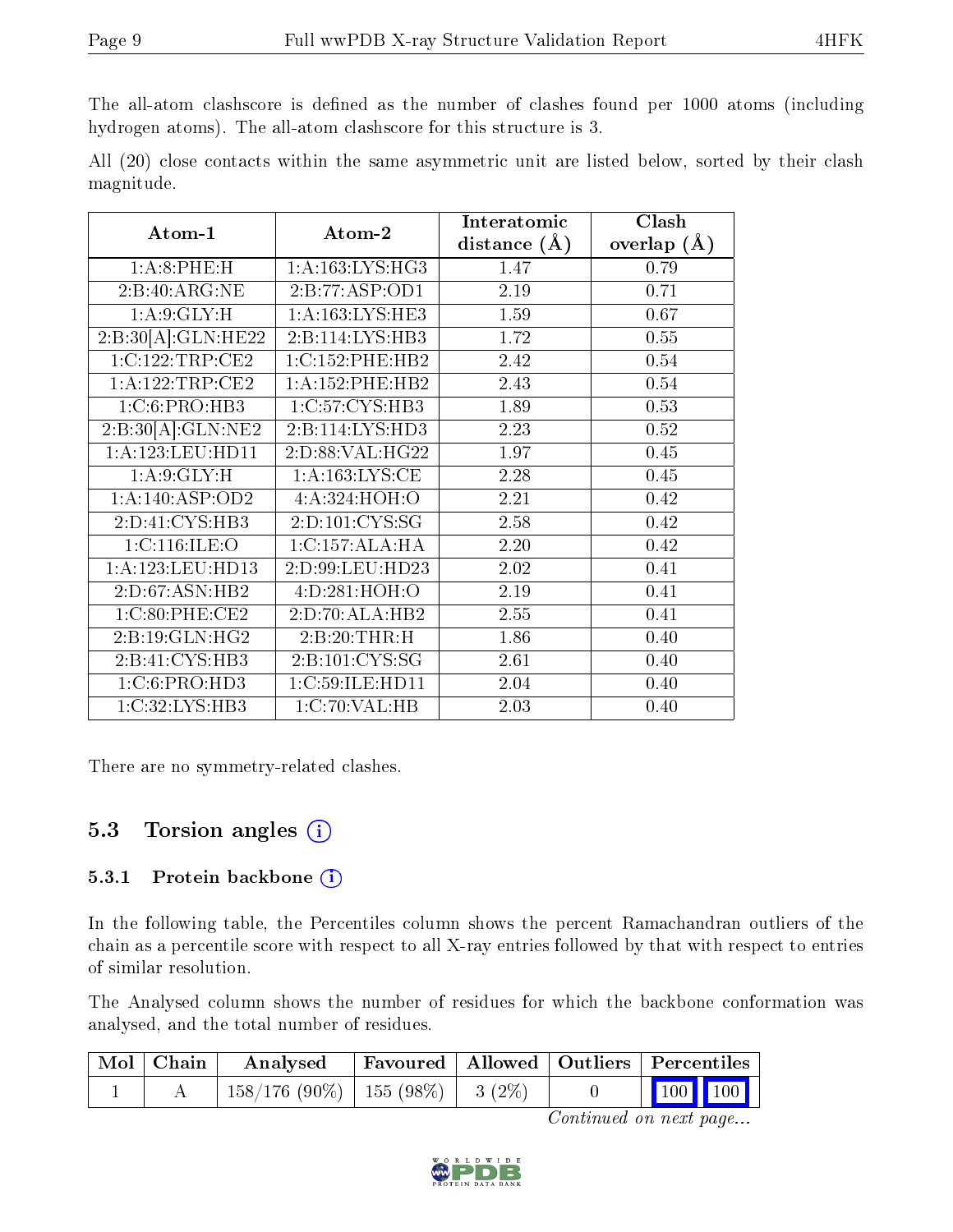| Mol            | Chain         | Analysed        | Favoured    | Allowed  | Outliers | Percentiles         |                     |
|----------------|---------------|-----------------|-------------|----------|----------|---------------------|---------------------|
|                | $\mathcal{C}$ | $158/176(90\%)$ | $155(98\%)$ | $3(2\%)$ |          | $\vert$ 100 $\vert$ | $\vert$ 100 $\vert$ |
| $\overline{2}$ | B             | 97/105(92%)     | $96(99\%)$  | $1(1\%)$ |          | 100                 | 100                 |
| $\overline{2}$ | D             | $95/105(90\%)$  | $94(99\%)$  | $1(1\%)$ |          | 100                 | 100                 |
| All            | All           | $508/562(90\%)$ | 500 (98%)   | $8(2\%)$ |          | 100                 | 100                 |

Continued from previous page...

There are no Ramachandran outliers to report.

#### 5.3.2 Protein sidechains  $(i)$

In the following table, the Percentiles column shows the percent sidechain outliers of the chain as a percentile score with respect to all X-ray entries followed by that with respect to entries of similar resolution.

The Analysed column shows the number of residues for which the sidechain conformation was analysed, and the total number of residues.

| Mol           | Chain         | Analysed         | Rotameric   | <b>Outliers</b> | Percentiles |     |
|---------------|---------------|------------------|-------------|-----------------|-------------|-----|
|               | $\mathbf{A}$  | $129/143(90\%)$  | $128(99\%)$ | $1(1\%)$        | 81          | 86  |
|               | $\mathcal{C}$ | $129/143(90\%)$  | 127 (98%)   | $2(2\%)$        | 62          | 69  |
| $\mathcal{D}$ | B             | $82/90(91\%)$    | 82 (100\%)  |                 | 100         | 100 |
| $\mathcal{D}$ | D             | $82/90(91\%)$    | 79 (96\%)   | $3(4\%)$        | 34          | 35  |
| All           | All           | $422/466$ (91\%) | 416 (99%)   | $6(1\%)$        | 67          | 73  |

All (6) residues with a non-rotameric sidechain are listed below:

| Mol | Chain | Res | <b>Type</b> |
|-----|-------|-----|-------------|
|     |       | 63  | <b>SER</b>  |
|     | ≅     |     | MET         |
|     | U.    | 32  | <b>LYS</b>  |
| 2   | Ð     | 20  | <b>THR</b>  |
| 2   |       | 48  | <b>SER</b>  |
|     |       | ९४  | √AT.        |

Some sidechains can be flipped to improve hydrogen bonding and reduce clashes. There are no such sidechains identified.

#### 5.3.3 RNA (i)

There are no RNA molecules in this entry.

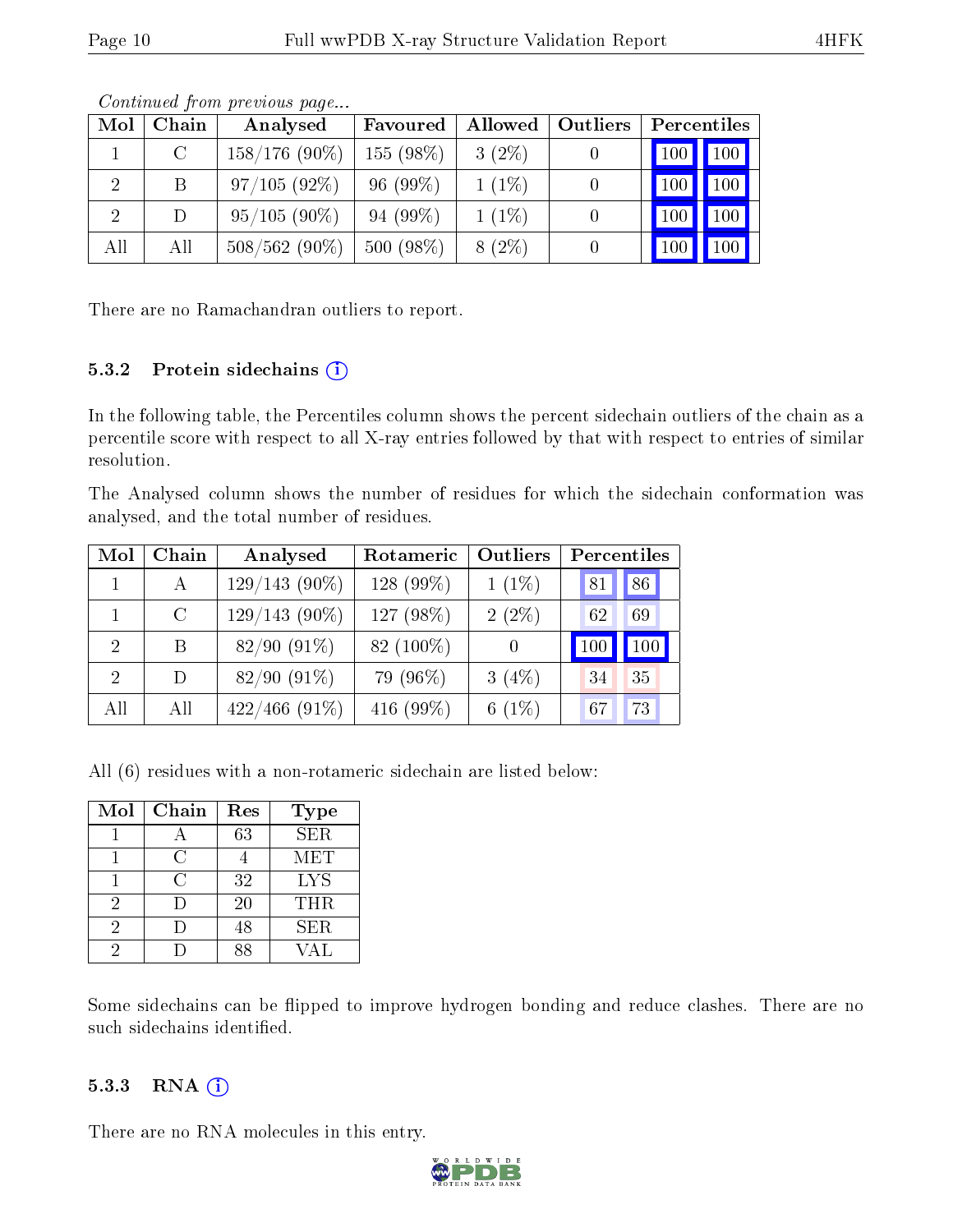#### 5.4 Non-standard residues in protein, DNA, RNA chains (i)

There are no non-standard protein/DNA/RNA residues in this entry.

#### 5.5 Carbohydrates  $(i)$

There are no carbohydrates in this entry.

#### 5.6 Ligand geometry  $(i)$

1 ligand is modelled in this entry.

In the following table, the Counts columns list the number of bonds (or angles) for which Mogul statistics could be retrieved, the number of bonds (or angles) that are observed in the model and the number of bonds (or angles) that are dened in the Chemical Component Dictionary. The Link column lists molecule types, if any, to which the group is linked. The Z score for a bond length (or angle) is the number of standard deviations the observed value is removed from the expected value. A bond length (or angle) with  $|Z| > 2$  is considered an outlier worth inspection. RMSZ is the root-mean-square of all Z scores of the bond lengths (or angles).

| Mol | Type            | $\mid$ Chain | $^{\shortmid}$ Res | Link                         |                     | Bond lengths |          |        | Bond angles |           |
|-----|-----------------|--------------|--------------------|------------------------------|---------------------|--------------|----------|--------|-------------|-----------|
|     |                 |              |                    |                              | $\sim$ ounts $\sim$ | RMSZ         | # Z  > 2 | Counts | RMSZ        | $\pm  Z $ |
|     | SO <sub>4</sub> | ┻            | 200                | $\qquad \qquad \blacksquare$ |                     | 0.24         |          | 6.6.6  |             |           |

There are no bond length outliers.

There are no bond angle outliers.

There are no chirality outliers.

There are no torsion outliers.

There are no ring outliers.

No monomer is involved in short contacts.

#### 5.7 [O](https://www.wwpdb.org/validation/2017/XrayValidationReportHelp#nonstandard_residues_and_ligands)ther polymers  $(i)$

There are no such residues in this entry.

#### 5.8 Polymer linkage issues  $(i)$

There are no chain breaks in this entry.

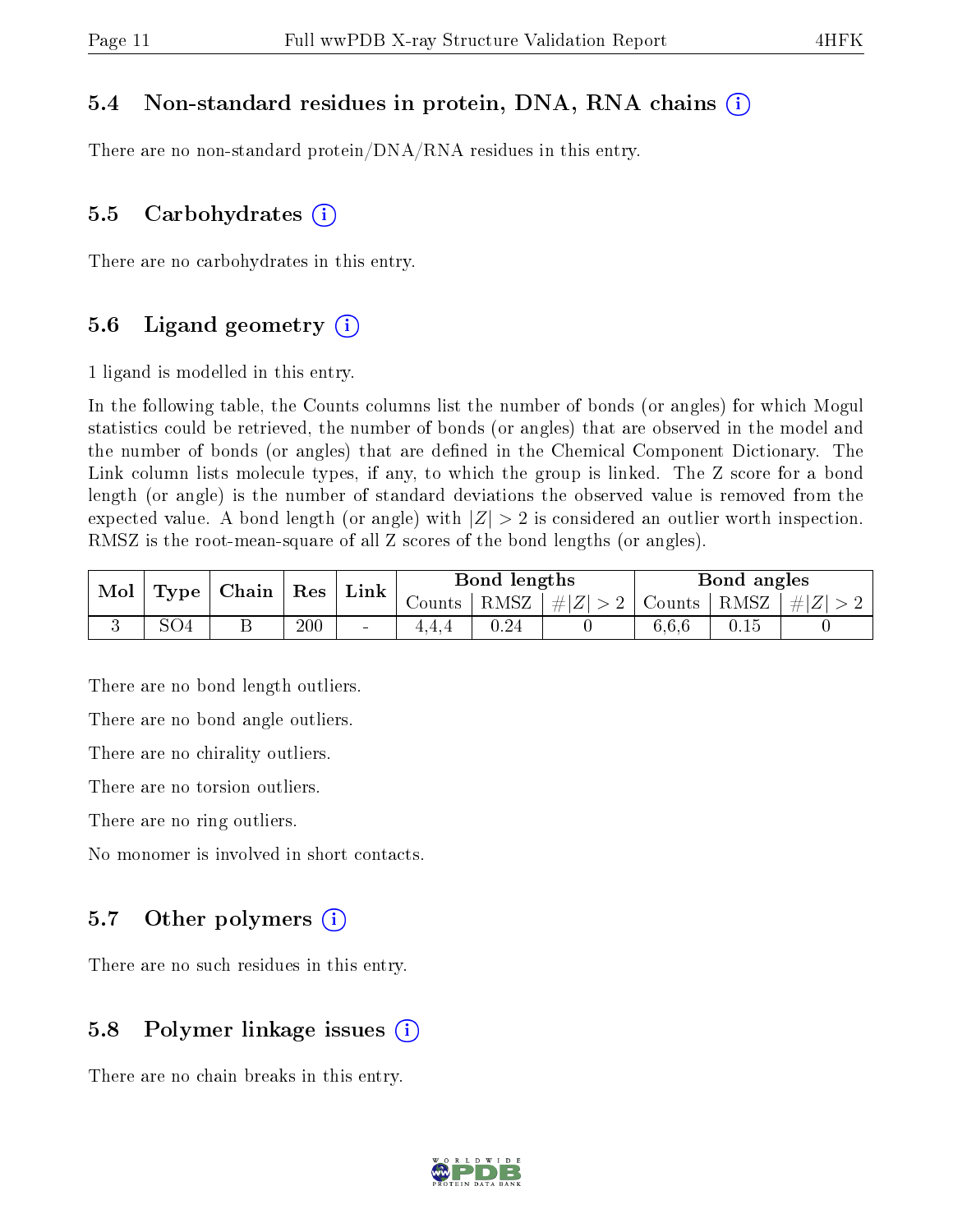### 6 Fit of model and data  $\left( \cdot \right)$

### 6.1 Protein, DNA and RNA chains (i)

In the following table, the column labelled  $#RSRZ>2'$  contains the number (and percentage) of RSRZ outliers, followed by percent RSRZ outliers for the chain as percentile scores relative to all X-ray entries and entries of similar resolution. The OWAB column contains the minimum, median,  $95<sup>th</sup>$  percentile and maximum values of the occupancy-weighted average B-factor per residue. The column labelled  $Q< 0.9$  lists the number of (and percentage) of residues with an average occupancy less than 0.9.

| Mol                         | Chain         | Analysed        | $<$ RSRZ $>$ | $\#\text{RSRZ}{>}2$  | $OWAB(A^2)$   | Q <sub>0.9</sub> |
|-----------------------------|---------------|-----------------|--------------|----------------------|---------------|------------------|
|                             | А             | $160/176(90\%)$ | $-0.48$      | $(0\%)$ 89 9 91      | 8, 16, 27, 65 |                  |
|                             | $\mathcal{C}$ | $160/176(90\%)$ | $-0.48$      | $(0\%)$<br>89   91   | 8, 16, 28, 42 |                  |
| $\mathcal{D}_{\mathcal{A}}$ | B             | 98/105(93%)     | $-0.46$      | 100<br>100           | 7, 12, 27, 46 |                  |
| $\overline{2}$              | D             | $97/105(92\%)$  | $-0.46$      | 100<br>100           | 7, 12, 25, 45 |                  |
| All                         | All           | $515/562(91\%)$ | $-0.47$      | $2(0\%)$<br>93<br>92 | 7, 14, 27, 65 |                  |

All (2) RSRZ outliers are listed below:

| $\overline{\text{Mol}}$ | Chain | $\operatorname{Res}$   $\operatorname{Type}$ | <b>RSRZ</b> |
|-------------------------|-------|----------------------------------------------|-------------|
|                         |       | AZE HULL                                     |             |
|                         |       |                                              |             |

#### 6.2 Non-standard residues in protein, DNA, RNA chains  $(i)$

There are no non-standard protein/DNA/RNA residues in this entry.

#### 6.3 Carbohydrates (i)

There are no carbohydrates in this entry.

#### 6.4 Ligands  $(i)$

In the following table, the Atoms column lists the number of modelled atoms in the group and the number defined in the chemical component dictionary. The B-factors column lists the minimum, median,  $95<sup>th</sup>$  percentile and maximum values of B factors of atoms in the group. The column labelled  $Q< 0.9$ ' lists the number of atoms with occupancy less than 0.9.